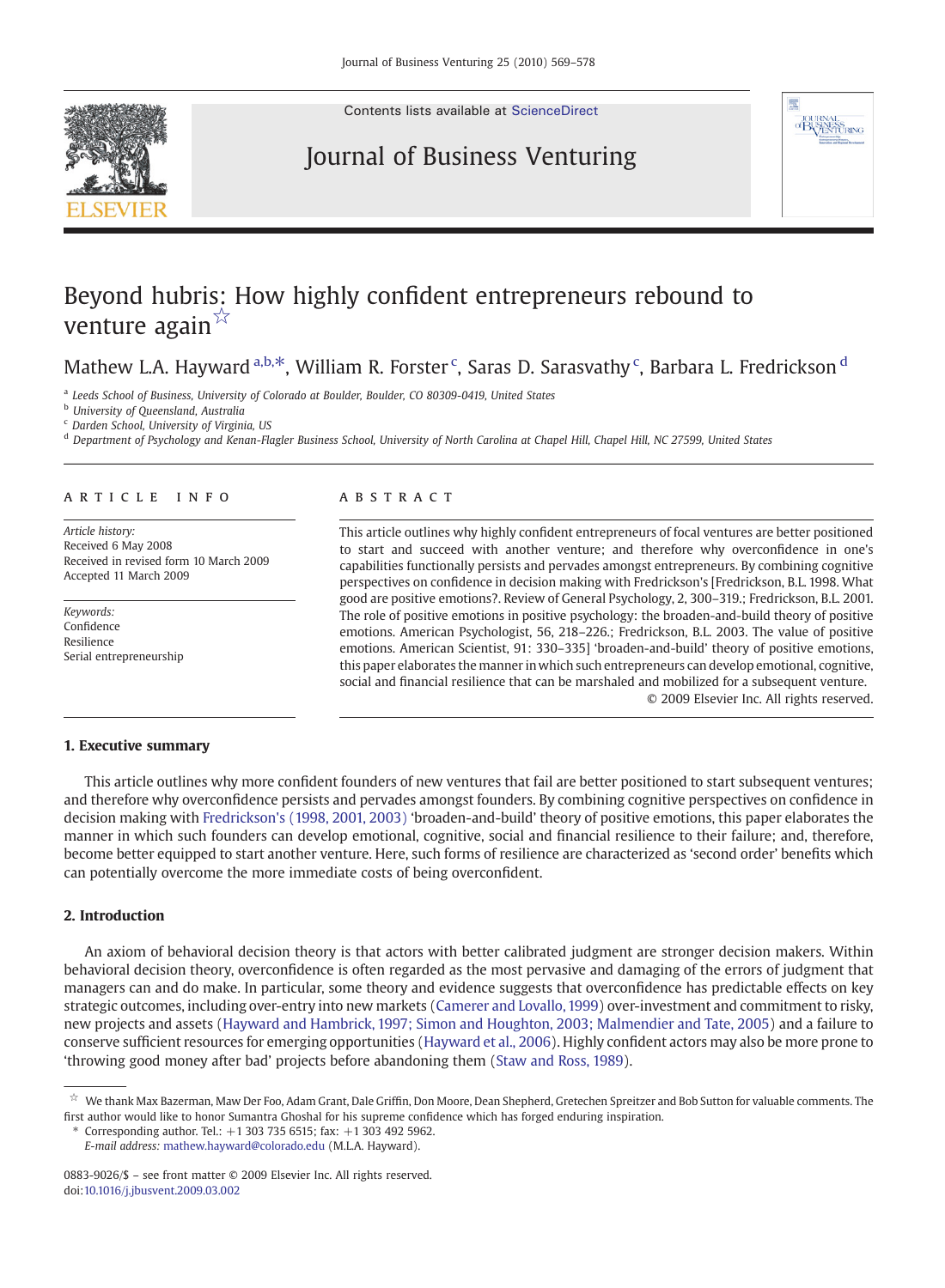But, while the highly, even supremely confident judgment that fuels overconfidence may be damaging in many settings, it may also be instrumental to success in others because it produces a crucial by-product — positive affect ([Armor and Taylor, 2002;](#page-7-0) [Lyubomirsky et al., 2005\)](#page-7-0). A vast array of exploratory and inventive organizational activities — drug development, natural resources exploration and new venture formation to name a few — involve high base rates of failure and they call for highly resilient actors who must valiantly persevere for eventual success [\(Shepherd, 2003\)](#page-8-0). In keeping with behavioral decision theory and the evidence on entrepreneurs' confidence, we define and would measure entrepreneurs' confidence as task specific — it is the emotion-laden belief that entrepreneurs have about their ability to ensure the success of their focal venture [\(Cooper et al., 1988;](#page-7-0) [Lichtenstein and Fischhoff, 1977\)](#page-7-0). This closely resembles confidence in one's self-efficacy: One's level of belief "in one's capabilities to organize and execute the courses of action required to produce given levels of attainments (i.e. new venture success, [Bandura,](#page-7-0) [2000:](#page-7-0) 18)", as we will elaborate. By contrast, optimism, narcissism and self-esteem are more enduring traits which are less changeable from one venture to the next.

This article informs the question of which entrepreneurs are more likely to become serial entrepreneurs by focusing on entrepreneurs' ability to bounce back. By serial entrepreneur, we are referring to individuals who start another venture after leaving one they previously founded. Some estimates of new venture performance suggest that roughly half of all ventures fail within five years of their inception and, therefore, most serial entrepreneurs are likely to have experienced a failed focal venture ([Cooper et al., 1988; Dunne et al., 1989; Headd, 2003; Phillips and Kirschhoff, 1989](#page-7-0)). Since serial entrepreneurs may well have failed on a prior venture, and failure can carry tremendous personal and financial costs, their resilience is a crucial dynamic in new venture formation. Further, serial entrepreneurs present an important setting insofar as they help to drive the amount of new venture activity and prosperity within and between economies [\(Ucbasaran et al., 2003; Wright et al., 1997](#page-9-0)).

What then prepares an entrepreneur to press on to found again, especially after failure? Our answer to that question examines the ways in which confidence and emotion contribute to both firm founding and entrepreneurial resilience. That is because entrepreneurs are generally if not overwhelmingly confident about the success of their ventures; and confidence is a crucial element of new venture formation. In a sample of 2994 founders, [Cooper, Woo and Dunkelberg \(1988\)](#page-7-0) found that 81% of them rated the likelihood that their ventures would succeed at over 70%; and about one third of these founders were entirely certain of success. This study highlights that even though entrepreneurs are highly confident, there is considerable variance in the level of confidence that founders have in launching subsequent ventures.

To study this context, we borrow from and develop [Fredrickson's \(1998\)](#page-7-0) 'broaden and build' theory of positive emotions to posit that higher levels of confidence in ventures fuel positive emotions which in turn generates resilience for building new ones. [Fredrickson's \(1998, 2001\)](#page-7-0) broaden and build theory describes the form and function of several discernable positive emotions and has been supported by a body of systematic evidence, both in the laboratory and the field (for a review, see [Fredrickson and Cohn,](#page-7-0) [in press](#page-7-0)). In the present context, broaden refers to founders' ability to generate and expand their own thought-action repertoires and to arrive at creative solutions to the novel problems they face on prospective ventures. Build refers to the ability of such expansive though-action repertoires to help these entrepreneurs generate personal and social resources (e.g. relationships with founding members and capital providers) that can endure beyond any particular venture.

Our central thesis is that highly confident entrepreneurs are better positioned to start subsequent ventures, even if they are overconfident (i.e. their focal venture failed in spite of their confidence that it would succeed). By examining the second order effects of confidence in the context of subsequent founding, we integrate the existing literature on entrepreneurial confidence with relevant emotional aspects of entrepreneurial decision making. Second order effects concern entrepreneurs' ability to recover from the first order or direct effects of ostensibly 'faulty judgment' and failed ventures. Examining second order effects of critical judgments may inform whether behavioral decision theorists — with their focus on the immediate and proximate effects of errors from focal judgments — overstate the costs of overconfident judgment by confining their analysis to focal judgments [\(Armor and](#page-7-0) [Taylor, 2002; Arkes, 1991](#page-7-0)).

This article is organized around its theoretical and practical contributions. It begins by outlining the literatures on entrepreneurs' experience and confidence in decision making to underscore our choice of constructs. The remaining bulk of the article links founder confidence to the second order effects of positive emotions associated with initial confidence and to their ability to subsequently recover  $-$  emotionally, cognitively, socially and financially  $-$  from venture failure.

#### 3. Examining recovery from venture failure

#### 3.1. Founding experience and subsequent venture performance

Our focus on serial entrepreneurs follows evidence that prior ventures can provide valuable resources for entrepreneurs' future use, consistent with the predictions of self efficacy theory [\(Bandura, 2000\)](#page-7-0). Using a dataset of 149 new ventures that were founded by MIT graduates, [Hsu \(2004\)](#page-8-0) shows that experience helps entrepreneurs develop new skills and generate social capital that can be used to, for example, recruit executive officers. Results from his analysis suggest that greater founding experience improves entrepreneurs' ability to get timely financing and better valuations from venture capitalists. He also shows that greater prior start up returns (any prior member of the founding team liquidated a prior venture at an average self reported internal rate of return of 100% or higher on Series A investment) increased the likelihood of being funded by a direct venture capital tie for a focal startup by 32% and increased the premium on pre-money venture valuation by 45%.

Hsu's results are supported by other evidence that more experienced entrepreneurs have greater access to financial resources ([Zacharakis and Shepherd, 2005\)](#page-9-0). [Kaplan and Stromberg \(2004\)](#page-8-0) reviewed the investment analyses of 11 venture capital firms in 67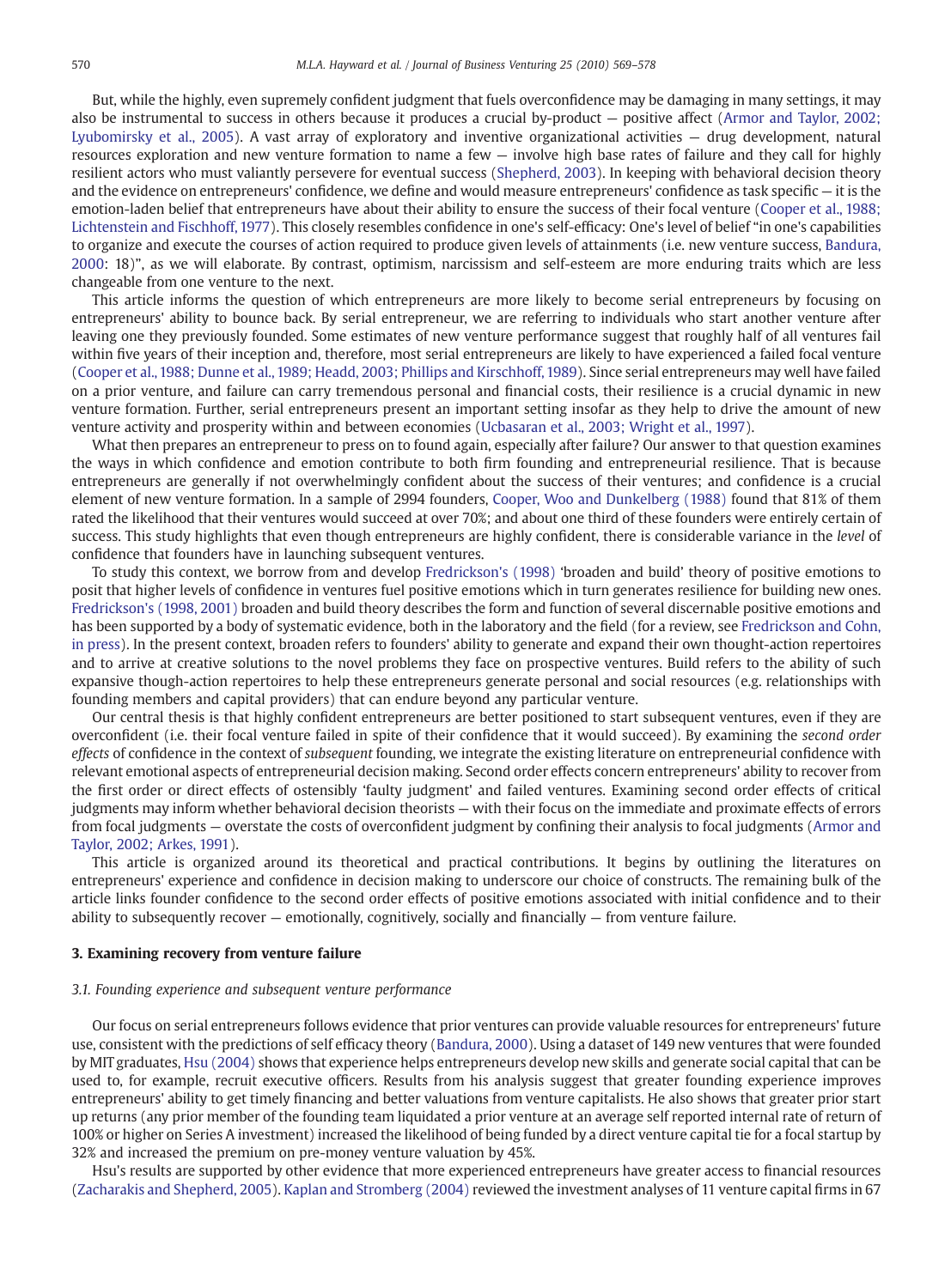portfolio firms and found that investors usually cited founding experience as a reason for investing in ventures. Memoranda they cite includes statements like: "High sought-after entrepreneur/founder, who co-founded a successful company that subsequently went public" and negative ones like "Management is young and relatively inexperienced …" [\(Kaplan and Stromberg, 2004:](#page-8-0) 2185). Some venture capital investors report a preference for entrepreneurs who have failed at least once, on the basis that these entrepreneurs will be more self-aware ([Cope et al., 2004\)](#page-7-0).

A similar pattern emerges from evidence on the effects of venture experience on entrepreneurs' social capital which is also positively related to entrepreneurs' access to financial capital. By starting ventures, entrepreneurs can receive third party endorsements and funding [\(Stuart et al., 1999\)](#page-8-0), form managerial teams [\(Hsu, 2004\)](#page-8-0), develop ties with venture capitalists [\(Shane](#page-8-0) [and Cable, 2002; Shane and Stuart, 2002\)](#page-8-0), suppliers and so forth ([Baum and Silverman, 2004; Burton et al., 2002](#page-7-0)). Further, entrepreneurs with stronger prior venture performance should develop better reputations, social networks and positions within such networks.

Taken together, this evidence suggests that prior ventures are a source of resources for future ones, especially if they are more successful. Lacking in this literature, however, is theory and evidence on the focal question for this paper: Which entrepreneurs have greater resilience to form subsequent ventures? We analyze serial entrepreneurs because, for a variety of reasons, individuals may accumulate resources on a focal venture that they cannot readily apply to it (e.g. because these resources are not readily apparent or cannot be readily applied, say, because the venture has failed or is failing). In developing our theory, we recognize that entrepreneurs' prior success or failure may profoundly influence the likelihood that they gain support for subsequent ventures. However, where possible, our following analysis will focus on the more salient case of rebounding from failure because a) such outcome seems likely given the high base rates of venture failure and b) we believe that the dynamics that we describe will be even stronger amongst more successful entrepreneurs who already enjoy positive affect from their success.

We now turn to our choice of confidence as a causal mechanism. Given the robust evidence that entrepreneurs are both highly confident and self-efficacious [\(Boyd and Vozikis, 1994; Chen et al., 1998; Townsend et al., in press](#page-7-0)), there is reason to use confidence in self-efficacy as our central theoretical mechanism.

#### 3.2. Relevance of high confidence in self efficacy for venture formation

Confidence beliefs come in three forms: in one's abilities; in the future and in general knowledge (Griffi[n and Varey, 1996;](#page-8-0) [Hayward et al., 2006\)](#page-8-0). We are unaware of any evidence that links entrepreneurs' propensity to start new ventures to the confidence in their results on tests on general knowledge questions. In general, these questions have been designed to ascertain the level of one's calibration in confidence, rather than to predict behavior ([Lichtenstein et al., 1982\)](#page-8-0). Moreover, there is some evidence that entrepreneurs' undue confidence in the future may damage their ability to gain important resources because it can convey the impression of arrogance and lack of commitment (see [Hayward et al., 2006\)](#page-8-0). Hence we focus on confidence in one's abilities which is very close to self efficacy, also defined as 'beliefs in one's capabilities to mobilize the motivation, cognitive resources, and courses of action needed to meet given situation demands' ([Wood and Bandura, 1989](#page-9-0): 408).

Although Confidence is closely related to self efficacy, in our use of the construct, confidence is an emotionally-laden belief that engenders the positive emotions that enable entrepreneurial resilience in respect to four types of resources that enable entrepreneurs to establish a new venture (see [Sutcliffe and Vogus, 2003](#page-8-0), for a related construct): (1)Emotional resilience refers to the positive behavioral adaptation that individuals can experience after adversity and loss [\(Fredrickson et al., 2003](#page-8-0)); (2) Cognitive resilience is the energy and enthusiasm with which entrepreneurs form positive judgments about starting new ventures after they leave prior ones ([Heath et al., 1998](#page-8-0)). It entails a rebound in the creative and agentic styles of thinking that characterize serial entrepreneurs; (3) Social resilience concerns entrepreneurs' ability to maintain, sustain and build upon relationships with team members on prior ventures that may have been damaged by such failure [\(Fredrickson, 1998\)](#page-7-0); and, (4) Financial resilience refers to entrepreneurs' ability to obtain capital on subsequent ventures as a result of their decisions and actions on their focal ventures. The second order effects of greater emotional, cognitive, social and financial resilience allow more confident entrepreneurs to found subsequent ventures, as depicted in [Fig. 1](#page-3-0) below.

For completeness, the grey box in [Fig. 1](#page-3-0) refers to the well-established result that greater confidence (i.e. confidence in the outcome and confidence in one's ability) positively relates to firm founding. To this, we add second order effects, elaborating the four forms of resilience that increase entrepreneurs' ability and likelihood of founding and succeeding with another venture.

As discussed, we argue that amongst entrepreneurs who have started a prior venture, greater confidence on focal ventures produces positive affect that enables emotional, cognitive, social and financial recover from that prior venture. We begin with emotional resilience because ventures can be sources of profound personal loss to entrepreneurs and can even engender grief [\(Nolen-Hoeksema et al., 1997; Parkes, 1988\)](#page-8-0). Without sufficient emotional resilience, entrepreneurs' may lack the motivation to try again.

#### 4. The consequences of founder confidence for entrepreneurs and their ventures

#### 4.1. More confident entrepreneurs will have greater emotional and cognitive resilience

Greater grief intensifies negative thoughts surrounding the circumstances, if not the underlying causes, of venture failure [\(Lyubomirsky and Nolen-Hoeksema, 1995\)](#page-8-0), thereby producing ruminations or passive and repetitive thoughts about one's distress. Ruminations can consume information processing capacity that could otherwise place one's loss in the broader perspective of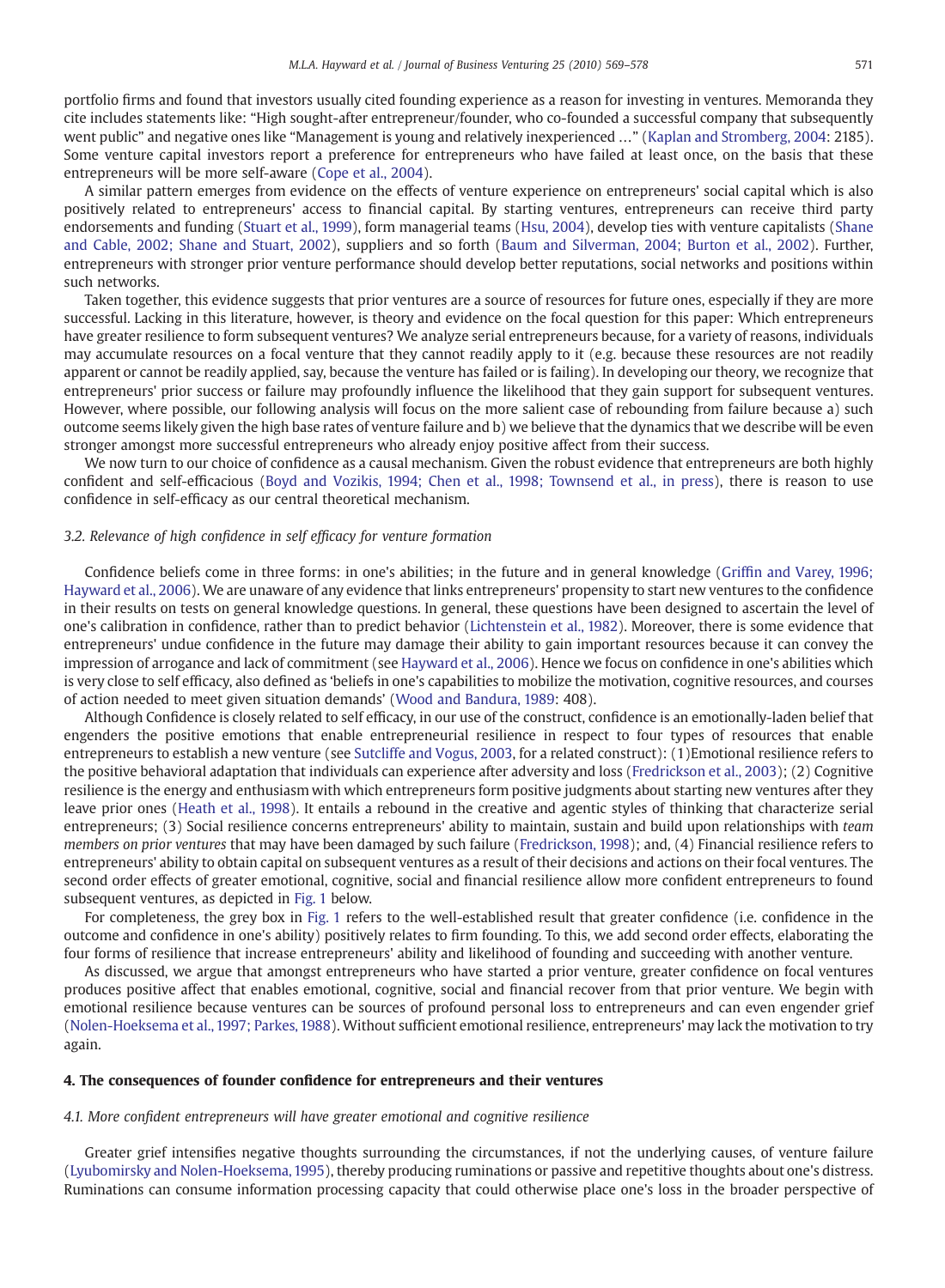<span id="page-3-0"></span>other matters that lie ahead [\(Bower, 1992; Lyubomirsky and Nolen-Hoeksema, 1995\)](#page-7-0). Thus, negative emotions from failed ventures can stymie entrepreneurs' ability to allocate attention and process the information needed to evaluate and act on the prospect of starting subsequent ventures ([Mogg et al., 1990\)](#page-8-0).

Failed ventures cease to be vehicles for entrepreneurs to express their creative energies ([Cova and Svanfeldt, 1993\)](#page-7-0), gain greater control over their lives [\(Douglas and Shepherd, 2000; Katz, 1994\)](#page-7-0), direct their own labor [\(Baumol, 1990\)](#page-7-0) and so forth. One founder who has experienced three business failures observes that "…business failures leave considerable cognitive wreckage in their wake. That's why many failed entrepreneurs hesitate to try again" [\(Lancaster, 2005](#page-8-0)). Because failed ventures can induce material grief, entrepreneurs' emotional and cognitive resilience may affect their propensity to become serial entrepreneurs.

Fredrickson's broaden and build theory of positive emotions, and the empirical support for it, would suggest that entrepreneurs' greater confidence on focal ventures engenders positive emotions which help them to build relationships and otherwise strengthen their emotional resilience to venture failure. This research shows that, even if positive emotions themselves are transitory, such thought-action repertoires and the resources which they generate are sufficiently durable as to help entrepreneurs start subsequent ventures. That is, broadening attention and thinking expands our scope to learn from failure, promotes the discovery of novel ideas, actions and social bonds and enables physiological recovery from grief ([Fredrickson et al.,](#page-7-0) [2000; Fredrickson and Levenson, 1998\)](#page-7-0).

But how does greater confidence engender positive emotions? First, greater confidence confers stronger conviction that actors can enact a desired future, heightening a sense of expectation, excitement and aspiration, amongst other forms of interest and motivation ([Seligman and Csikszentmihalyi, 2000\)](#page-8-0). Additionally, greater confidence can increase one's feelings of safety and security. The specific positive emotions studied by [Fredrickson \(1998\)](#page-7-0) are likely to manifest themselves in a setting where an individual feels safe and secure. To the extent that confidence increases excitement, expectation, and aspiration, and also decreases feelings of uncertainty and uneasiness, entrepreneurs with greater confidence in their focal ventures are also likely to have stronger positive emotions towards their ventures and their capabilities and, in turn, this confers emotional resilience through a number of mechanisms. This leads us to our first proposition:

Proposition 1. More confident entrepreneurs are more likely to experience positive emotions during the startup process.

Resulting positive emotions broaden such tendencies by widening the array of thoughts and actions that come to mind, enabling people to enhance their displays of flexibility, creativity, openness to and integration of new information and efficiency ([Fredrickson, 1998, 2001; Fredrickson and Branigan, 2005; Isen et al., 1987](#page-7-0)). By contrast, negative emotions elicit specific negative action tendencies ([Frijda, 1986; Tooby and Cosmides, 1990a,b\)](#page-8-0) which harm one's ability to recover from failure.



Fig. 1. Linking founders' confidence to new venture formation.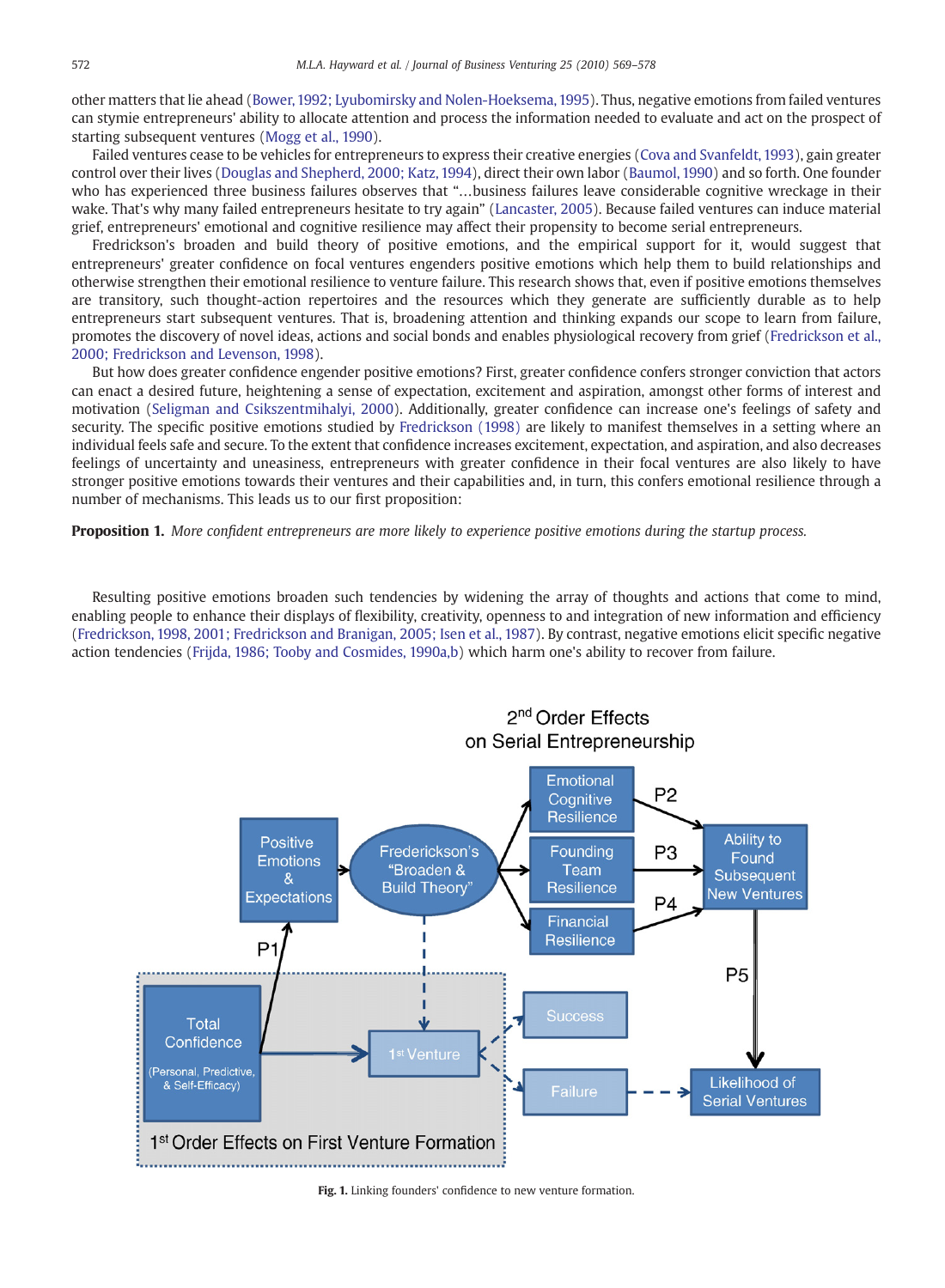Positive emotions are akin to emotional reserves that can be drawn against when they are most needed, often after setbacks, strengthening one's resolve to persevere with a course of action ([Fredrickson, 2001:](#page-7-0) 220). More confident entrepreneurs are more likely to persist with their confident judgment in a manner that will overcome their emotional loss from a failed venture and their sense of dread about a further loss [\(Seligman, 1998](#page-8-0)). Because such entrepreneurs are less likely to perceive business failure as a traumatic event that undermines their fundamental assumptions, they are also more likely to persevere with more confident beliefs about prospective ventures ([Fredrickson, 2003; Seligman,1998](#page-7-0)). Conversely, entrepreneurs who are less confident about the prospect of their focal ventures will also be more cautious — for instance, by being more sensitive to base rates of venture failure [\(Abramson et al.,1978\)](#page-7-0). Together, this theory and evidence suggests that more confident entrepreneurs are better equipped, both emotionally and cognitively, to recover from the grief that they may experience following the loss of their ventures. In contrast, less confident entrepreneurs (who may well be better calibrated) will be more heedful of the conditions in which future ventures will fail. Put another way:

#### Proposition 2. More confident entrepreneurs will experience greater emotional resilience from failed ventures.

While more confident entrepreneurs may have the emotional and cognitive reserves to found new ventures, it is another issue whether they will have the social and financial resources to make such founding possible.

#### 4.2. More confident entrepreneurs will gain greater commitment from founding team members

Though limited, some theory and evidence suggests that more highly confident actors deploy resources more quickly and liberally, 'burning other people's money' ([Malmendier and Tate, 2005\)](#page-8-0). In their 'hubris theory of entrepreneurship' [Hayward et al.](#page-8-0) [\(2006\)](#page-8-0) speculate that overconfident entrepreneurs tend to raise insufficient capital and over-commit resources to the initial opportunities which they set out to pursue. By underestimating the prospects of failure, such entrepreneurs also make fewer contingencies for it; and fail to see the scope for focal ventures to serve as platforms for prospective ones [\(Kahneman and Lovallo,](#page-8-0) [1993; Kahneman and Tversky, 1979](#page-8-0)). Through this financial mismanagement, entrepreneurs may deter stakeholders including prospective investors in a process of over promising and under delivering.

A picture can quickly emerge of the highly confident, but hapless serial founder who destroys social capital. Potentially, an adverse selection problem arises in which those most likely to start another venture are also those who are least likely to learn from their mistakes, and are perhaps the most mis-calibrated of all entrepreneurs. Similarly, overconfidence can pertain to one's forecasts and abilities; and there is emerging evidence that the latter is more strongly linked to the likelihood of starting a new venture (Griffi[n and Varey, 1996](#page-8-0)).

#### 4.3. Founder confidence and team commitments to subsequent ventures

In this vein, more confident entrepreneurs are better placed to eventually translate their judgment into a self fulfilling prophecy or a prediction that "is in the beginning, a false definition of a situation evoking a behavior which makes the originally false conception come true" ([Merton, 1957:](#page-8-0) 195). Self-fulfilling prophecies create expectations that prod actions and effort and may prove to be especially efficacious for those who are starting again after a failed experience ([Weick, 1995\)](#page-9-0).

Take the case of a hypothetical founder who predicts that the likelihood that her venture will win certain customers next year is 100% and that, therefore, she is 90% certain that her venture will succeed. The self-fulfilling prophecy concept would suggest that she will exert greater effort and commitment towards winning such customers, a result that is consistent with evidence that more confident actors exert greater effort ([Gervais et al., 2004; Krahmer, 2003](#page-8-0)). Relative to better calibrated (or less confident) competitors who, say, predict that they are 50% likely to win such customers, she will treat her would-be customer as an actual one, making greater relationship-specific investments and invoking stronger norms of reciprocity for future interactions ([Darley and](#page-7-0) [Fazio, 1980; Miller and Turnbull, 1986](#page-7-0)).

Through similar dynamics, more confident entrepreneurs who exert greater effort may also attract more motivated co-workers, who also share the view that problematic ventures will eventually succeed. [Gervais and Goldstein \(2005\)](#page-8-0) show that more overconfident entrepreneurs (defined as those who overestimate the degree to which their effort contributes to team success) become better positioned to hire harder working colleagues and extract greater effort and loyalty from them. While their model awaits testing, they theorize that overconfidence both overcomes free riding and coordination problems and thus makes the overall team better off. Stated differently, their loyalty and output is higher in the failed venture than it would have been at ventures with entrepreneurs who were less confident ([Hsu, 2004\)](#page-8-0).

Given the risks that are inherent in new venture formation, a self selection process for joining such a venture exists in which more confident entrepreneurs attract more risk-tolerant teammates [\(Gervais and Goldstein, 2005\)](#page-8-0). If such entrepreneurs are also more decisive, risk seeking and passionate, they may well be better positioned to retain founding team members who covet those same attributes.

Support for this reasoning also comes from evidence that more confident entrepreneurs are more likely to undertake creative, decisive and risky work which carries a higher expectation of failure. That is, they perform more exploratory and creative work because they underestimate the nature, costs and likelihood of the risk that inheres in the outcomes of that work [\(Gervais and](#page-8-0) [Odean, 2001; Loewenstein et al., 2001; March and Shapira, 1987; Simon and Houghton, 2003\)](#page-8-0). In one study, [Gervais, Heaton and](#page-8-0) [Odean \(2004\)](#page-8-0) show that overconfidence induces more decisive decision making by those who worry less about protecting themselves from their errors. In their model of speculative traders, [Kyle and Wang \(1997\)](#page-8-0) demonstrate that higher levels of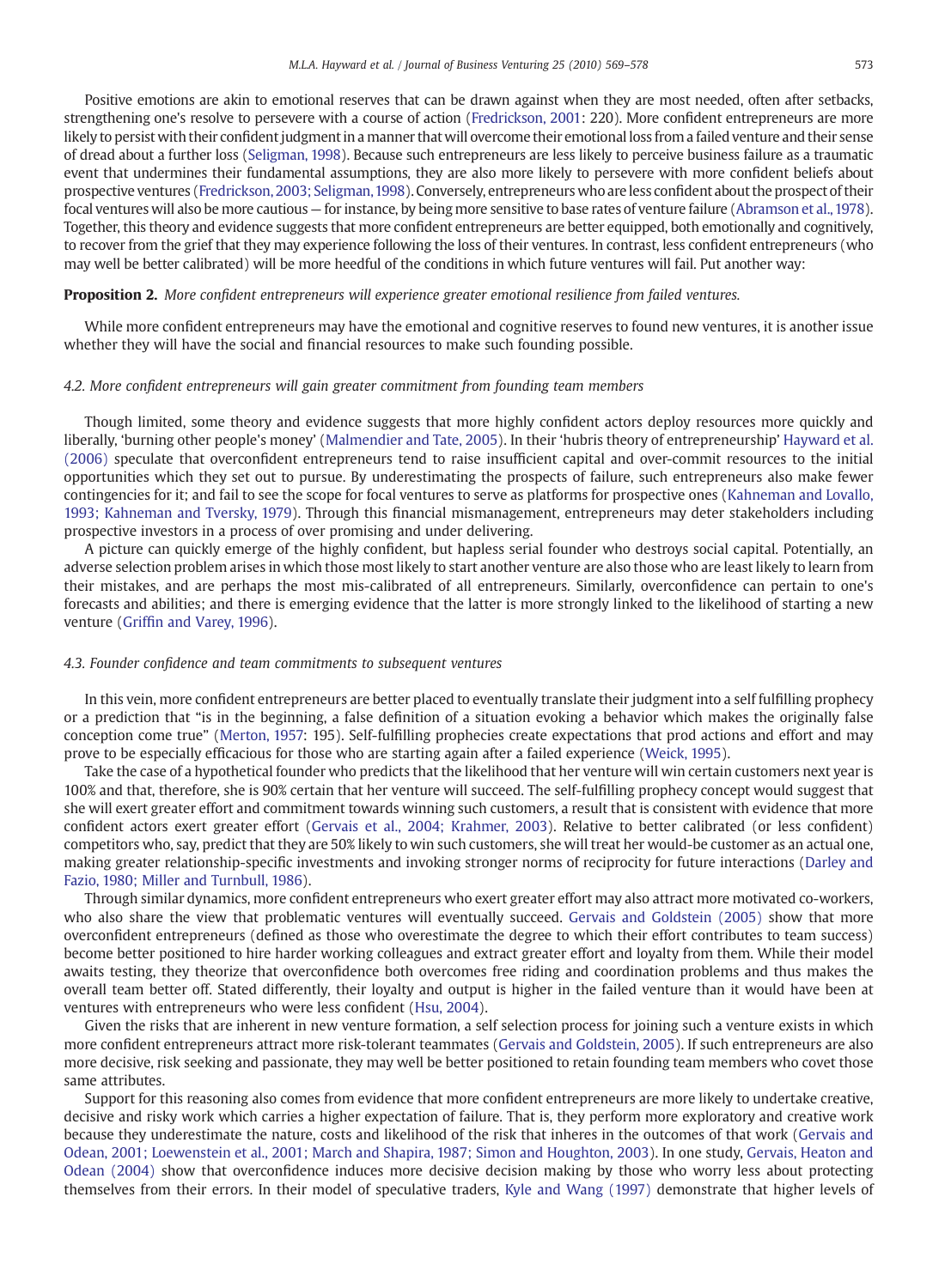confidence (and overconfidence) are sustainable because they decisively and publicly signal entrepreneurs' commitments to stakeholders and competitors. Stakeholders who are drawn to high variance outcomes may especially value such decisiveness, relative to the hesitancy of more risk-averse entrepreneurs who exhibit greater caution in acting on promises ([Gervais et al., 2004](#page-8-0)).

Furthermore, by performing more exploratory, creative and novel tasks, more confident entrepreneurs have greater scope to develop and leverage their private abilities and information, thus increasing the likelihood they will create and demonstrate new knowledge that can be leveraged on subsequent ventures [\(Banerjee, 1992; Sushil et al., 1998; Gromb and Scharfstein, 2004](#page-7-0)). Entrepreneurs' stakeholders expect that exploratory initiatives (e.g. wildcatting, developing new markets and products) are more likely to fail as a natural part of the discovery and creative process, such that the costs of erroneous judgment become more socially understandable, acceptable and manageable [\(March and Shapira, 1987; McGrath, 1999; Shapira, 1986; Tversky and Kahneman, 1986](#page-8-0)).

To summarize, more confident entrepreneurs are better positioned to socially recover from venture failure because they can maintain better relationships with their founding team members, and other stakeholders, as their focal venture fails. They signal their devotion to their customers; their passion and loyalty to their employees and fellow managers; and their commitment to other members of their founding team. By underestimating risks, they also embrace more creative initiatives with a higher expectation of failure. In the process of failing, more confident entrepreneurs develop individual and team specific capabilities that may be more difficult to transfer; and which continue to bind teammates who share the experiences that have built such capabilities [\(Kogut and Kulatilaka, 2001](#page-8-0)). For these reasons, more confident entrepreneurs reduce the damage caused by failed ventures to their relationships with founding team members. Hence they are better placed to gain support amongst such members for subsequent ventures. These arguments are also presented below:

Proposition 3. More confident entrepreneurs will experience greater social support from founding team members during and after focal ventures.

Having discussed the factors that can make more confident entrepreneurs more socially resilient, we now turn to a certain class of social resources, namely entrepreneurs' relationships with equity investors. Along the lines of the previous section, the following argues that more confident entrepreneurs will experience greater financial resilience, defined as a stronger ability to raise equity capital following their failure.

#### 4.4. More confident entrepreneurs have greater financial resilience to form new ventures

Earlier, we defined financial resilience as entrepreneurs' ability to obtain capital on subsequent ventures as a result of their decisions and actions on their focal ventures. Entrepreneurs' relationships with investors can explain their ability to raise capital and the terms for doing so ([Hsu, 2003, 2004](#page-8-0)). Venture capital investors, for instance, often state that they invest in individuals, rather than other resources or business models; and sometimes continue to invest in entrepreneurs whose prior ventures have failed ([Kaplan and Stromberg, 2004](#page-8-0)). In part, this reflects a portfolio approach that recognizes that most portfolio companies will fail but that such losses will be more than offset by entrepreneurs who can forge highly successful ventures; and that investments in entrepreneurs represent investments in both their current and future ventures [\(Hsu, 2004\)](#page-8-0). Therefore, such investors often invest in entrepreneurs who are capable of creating high volatility in their portfolio companies ([Cochrane, 2005; Dushnitsky and](#page-7-0) [Lenox, 2006; Hurry et al., 1992](#page-7-0)).

To illustrate, before investing in the Segway and its founder Dean Kamen, John Doerr — one of America's most celebrated venture capital investors as the lead partner of Kleiner Perkins Caulfield and Byers — told Kamen that

"Dean we've done more dot-coms than anyone. I never thought I'd see something in my life as big as the Internet, as far as making a difference. And I just saw it (the Segway). It was amazing, mind blowing, cosmic … thanks for the scope of your ambition which is breathtaking and inspirational" (our brackets, [Kemper, 2003](#page-8-0): 104).

Even though the Segway has failed to yield satisfactory returns to Kleiner Perkins, this quote also highlights the high risk and high return portfolio approach of VC investing. More systematically, regarding returns [Cochrane \(2005\)](#page-7-0) find mean arithmetic returns of 698% for VC backed firms that reached IPO; and 59% returns after adjusting for the selection bias on using IPO-bound firms. [Peng \(2001\)](#page-8-0) estimates an average geometric return of 55%; and a very high 4.66 beta for VC funded IPO-bound firms. [Gompers and Lerner \(1997\)](#page-8-0) measured risk and return by examining the investments of a single VC by periodically marking values to market; and find an average arithmetic annual return of 30.5% gross of frees from 1972–1997. Further, [Jovanovic and Szentes](#page-8-0) [\(2008\)](#page-8-0) provide a model that links the high return to venture equity to the impatience of the VCs. They believe that VCs are scarce, and hence, they have market power and a high return on their investments. As a result, VCs may quickly terminate future investments and interest in non-performing ventures so they can more readily move on to new ones.

Another way of characterizing venture capital investing, if not the mindset of venture capital investors, is in terms of a real options approach, as represented by contracts between venture investors and entrepreneurs and the staging of their investments ([Gompers, 1995; Kaplan and Stromberg, 2003, 2004](#page-8-0)). Real options are defined as the "…right, but not the obligation, to take an action (deferring, expanding, contracting, or abandoning) at a predetermined cost called the exercise price, for a predetermined period of time — the life of the option" ([Copeland and Antikarov, 2001](#page-7-0)). In making a series of investments in portfolio companies, venture investors can be viewed as buyers of a series of options whose value depends on six factors: the expected present value of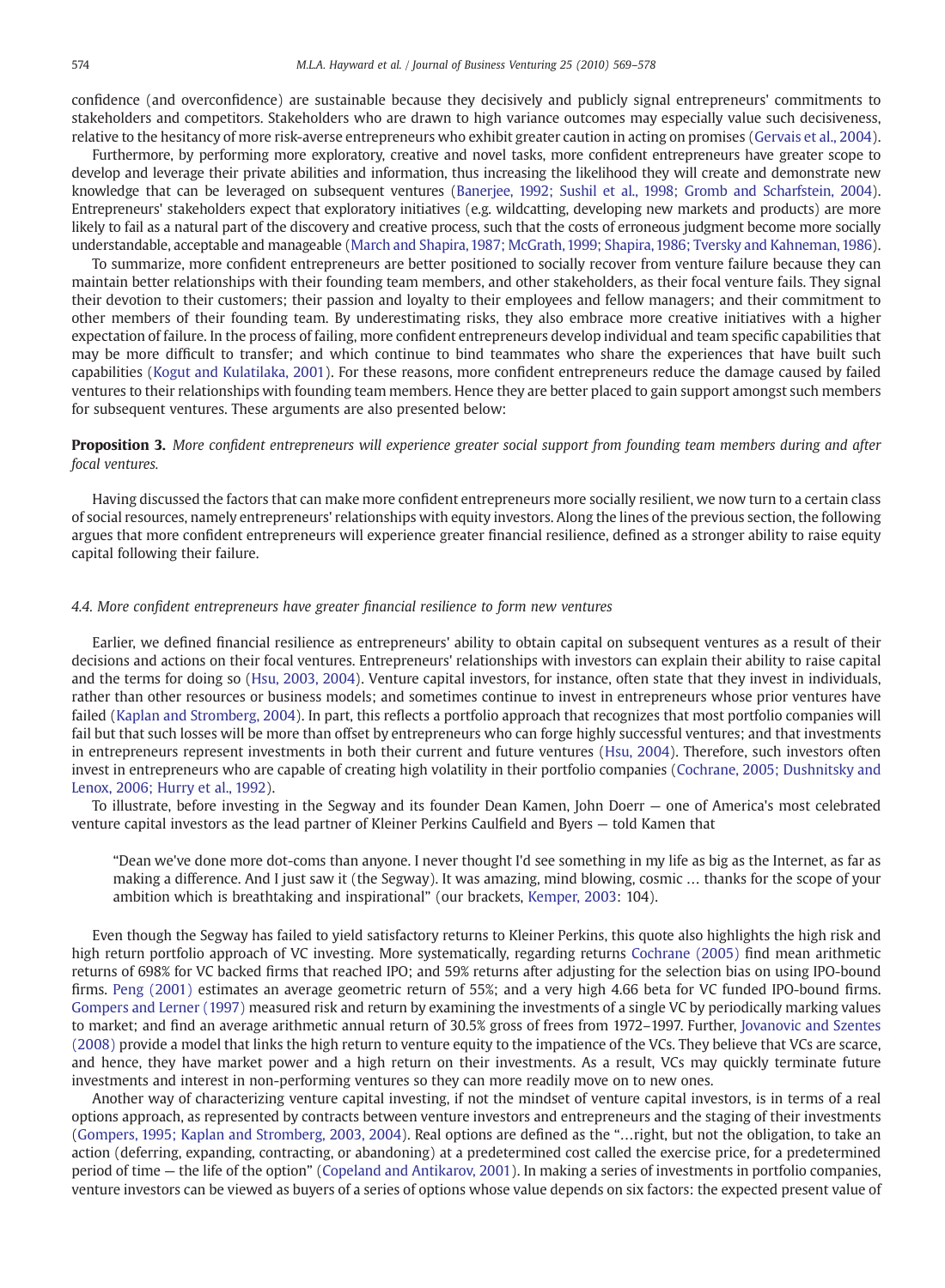cash flows from investment; the exercise price or investment cost of buying the option; the time taken for the option to expire; the uncertainty or volatility inherent in realizing the present value of the cash flows; the risk free interest rate; and cash flows that are lost due to competitors who have committed to related opportunities defined by the options.

More confident entrepreneurs described in this study loom as more attractive to venture investors for related reasons. By virtue of their ability to broaden thought action repertoires more confident entrepreneurs are better placed to find innovative new business opportunities and relationships ([Koellinger, 2008](#page-8-0)) which, in turn, increase the volatility of the cash flows under their control, thereby increasing the option value of their ventures ([Black and Scholes, 1973; Cox et al., 1979; Bowman and Hurry, 1993\)](#page-7-0). Returning to the earlier discussion, more confident entrepreneurs accept greater uncertainty and risk, leading them to perform more exploratory and creative work [\(Gervais and Odean, 2001; Loewenstein et al., 2001; March and Shapira, 1987; Simon and](#page-8-0) [Houghton, 2003\)](#page-8-0). They also take on more risk and therefore are better positioned to create and apply private, difficult-to-imitate knowledge that is associated with creative and novel ventures [\(Bernardo and Welch, 2001; Kogut and Kulatilaka, 2001; March and](#page-7-0) [Shapira, 1987](#page-7-0)).

Second, as elaborated earlier, more confident entrepreneurs can be expected to persevere longer with their confident beliefs [\(Bernardo and Welch, 2001](#page-7-0)). In turn, this increases the life of the option(s) represented by their ventures, thereby increasing its value [\(Black and Scholes, 1973\)](#page-7-0). It also makes it more likely they will survive to the stage of obtaining VC funding.

Third, the fact that the prior venture has been abandoned may be appealing to venture investors because it can reduce the entry price at which venture investors purchase their investments in more confident entrepreneurs' innovative new ventures; and is consistent with VCs readiness to move on to new investments.

Overall, more confident entrepreneurs may have greater financial resilience because among capital providers using optionbased investment strategies, higher volatility increases the value of the options under the control thereby increasing the likelihood that ventures started by more confident founders will raise more equity capital. Amongst other things, such founders are better positioned to create new knowledge that they can appropriate and leverage in such ventures, creating more valuable options on focal ventures with greater capacity to attract risk seeking capital providers to subsequent ventures. These arguments are expressed more formally below:

#### Proposition 4. More confident entrepreneurs will experience greater financial resilience.

To summarize, this paper offers a framework by which more confident entrepreneurs are better able to emotionally, cognitively, socially and financially recover from their failed ventures. Holding other factors constant, especially the nature and extent of failure, this reasoning motivates the following governing proposition

#### Proposition 5. More confident entrepreneurs are more likely to form subsequent ventures.

Above we argued that more confident entrepreneurs have greater motivation and ability to start new ventures. And, naturally, by starting subsequent ventures, more confident entrepreneurs also become eligible for the prospect of success on such ventures. It is another question  $-$  one beyond the present scope  $-$  as to whether those ventures will be more successful.

[Fig. 1,](#page-3-0) as presented earlier, visually traces our logic, highlighting how ex-ante confidence in the success of a failed venture increases entrepreneurs' emotional, cognitive, social and financial resilience, which in turn increases the likelihood that entrepreneurs will form a new venture. Our concluding remarks elaborate the implications of the foregoing arguments for behavioral decision theory and venture formation and management.

### 5. Brief conclusions

Reasoning here complements other explanations for why failed entrepreneurs will start subsequent ventures. To be sure, larger and more public failures that demonstrate entrepreneurs' mismanagement should damage their reputations and, thus, their social and financial capital will suffer as well. Likewise, entrepreneurs with more successful founding experience before their failed 'focal' ventures may have the reputation and other resources to buffer themselves against losses from such ventures. While important, these factors also miss the critical role played by entrepreneurs' judgment and volition: To found another venture with all its risks and investments, it is a necessary condition that entrepreneurs are confident that it will succeed ([Camerer and Lovallo, 1999;](#page-7-0) [Cooper et al., 1988](#page-7-0) adopt similar approaches). Nevertheless, higher confidence will not always lead to greater resilience: Boundary conditions that pertain to entrepreneurs, their situation and the kind of confidence that they possess underscore the limits to which our core thesis holds.

#### 5.1. Links with behavioral decision theory

Counter-intuitive contributions to behavioral decision theory also emerge from this reasoning. Some behavioral decision theorists rely on the premise that erroneous judgments on focal decisions are always problematic, and end their theorizing there (e.g. [Bazerman, 1992](#page-7-0)). We challenge that premise in the vital setting of new venture formation on the grounds that more confident entrepreneurs are able to better recover from venture failure and are therefore likely to subsequently form a successful venture, even if that confidence technically made them overconfident. Founder overconfidence may in fact be beneficial even when it is clear that the first-order costs are high in terms of venture failure. If the second-order effects we have described here can overcome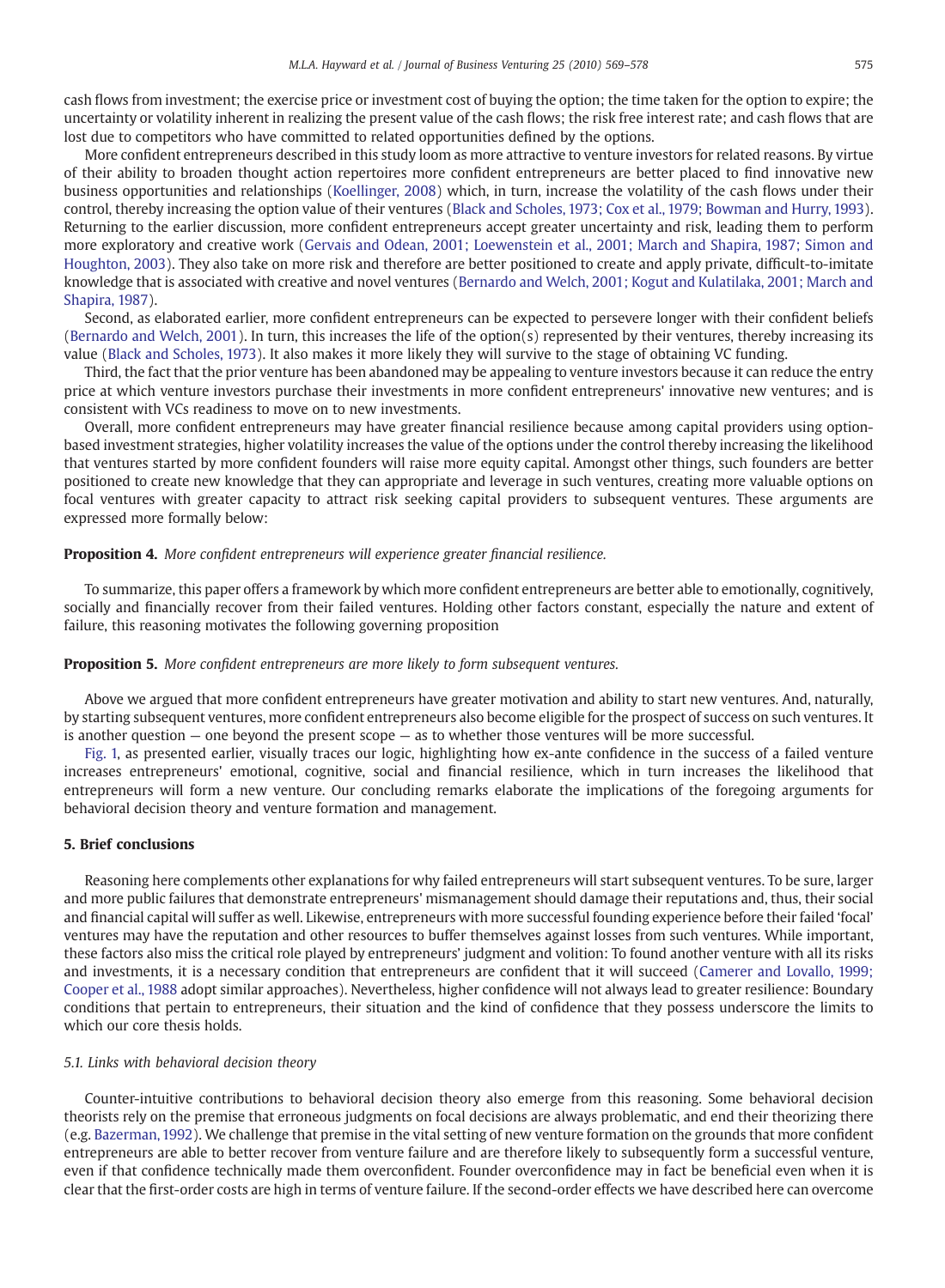<span id="page-7-0"></span>the "overall" cost to more confident entrepreneurs, they also offer a functional explanation for why entrepreneurs are pervasively and serially overconfident. A fuller understanding of the emotional, cognitive, social and financial implications of decision making, in the kinds of contexts that we examine, warrants examination of the second-order or follow-on consequences of judgment (Fredrickson, 2003; Kahnemann, 1991).

#### 5.2. Links with hubris theory

Perhaps the prosperity of some societies in part reflects an evolutionary process in which more confident entrepreneurs undertake more challenging and risky tasks with greater conviction. Survivors set up new businesses, achieve technology breakthroughs, develop new drugs, initiate and articulate novel ideas and theories and so on. Conversely, entrepreneurs who are preoccupied with establishing when and how they could be wrong are more timid, indecisive and defensive; they prefer to avoid mistakes, scrutinize others and resist opportunities (Brockner et al., 2004; Kahneman and Lovallo, 1993). Higher confidence increases the odds of securing coveted outcomes, from creating wealth to saving jobs and lives. Some active financial traders and fund managers routinely capitalize on others' (e.g. acquiring managers) overconfidence to create wealth for themselves and their stakeholders [\(Wang, 2001\)](#page-9-0).

Take, for example, Thomas Edison who was extraordinarily confident in developing the first commercially practical incandescent light bulb. One biographer wrote that "… it was not until he had completed more than ten thousand experiments that he obtained any positive preliminary results whatever. Through all this vast amount of research there had been no previous signs of the electrical action he was looking for. These experiments had extended over many months of constant work by day and night, but there was no breakdown of Edison's faith in ultimate success—no diminution of his sanguine and confident expectations" (see [Friedel and Israel, 1986; Josephson, 1959](#page-8-0)). Like other inventors and entrepreneurs, Edison could afford to be overconfident on his experiments because this promoted the positive affect that helped him to persevere and prevail.

By focusing on focal judgments, hubris theory may rush to the erroneous conclusion that overconfidence necessarily hurts actors, their organizations and societies (e.g. [Hayward, 2007; Hayward et al., 2006](#page-8-0)). In practice, there may be many situations where heedful and risk conscious actors should be highly confident, and at high risk of overconfidence, because the longer term benefits of such confidence overwhelm any concern for an error of judgment.

#### References

Abramson, L.Y., Seligman, M.E.P., Teasdale, I., 1978. Learned helplessness in humans: critique and reformulation. Journal of Abnormal Psychology 87, 49–59. Arkes, H.R., 1991. Costs and benefits of judgment errors: implications for debiasing. Psychological Bulletin 110, 486–498.

Armor, D.A., Taylor, S.E., 2002. Mindset, prediction, and performance: the causes and consequences of optimism. Personality and Social Psychology Bulletin. Bandura, A., 2000. Self-efficacy: the foundation of agency. Control of Human Behavior, Mental Processes, and Consciousness, pp. 17–33.

Banerjee, A., 1992. A simple model of herd behavior. Quarterly Journal of Economics 107, 797–817.

Baum, J.A.C., Silverman, B.S., 2004. Picking winners or building them. Alliance, intellectual, and human capital as selection criteria in venture financing and performance of biotechnology startups. Journal of Business Venturing 19, 411–436.

Baumol, W.J., 1990. Entrepreneurship: productive, unproductive, and destructive. Journal of Political Economy 98, 893–922.

Bazerman, M.H., 1992. Judgment in Managerial Decision Making. Hoboken, NJ, John Wiley.

Bernardo, A.E., Welch, I., 2001. On the persistence of overconfidence and entrepreneurs. Journal of Economics and Management Strategy 10, 301–330.

Black, F., Scholes, M., 1973. The pricing of options and corporate liabilities. Journal of Political Economy 81, 637–659. Bower, G.H., 1992. How might emotions affect learning? In: Christianson, S. (Ed.), The Handbook of Emotion and Memory: Research and Theory. Lawrence Erlbaum, Hillsdale, NJ, England, pp. 3–31.

Bowman, E., Hurry, D., 1993. Strategy through the option lens: an integrated view of resource investments and the incremental choice process. Academy of Management Review 18 (4), 760–782.

Boyd, N.G., Vozikis, G.S., 1994. The influence of self-efficacy on the development of entrepreneurial intentions and actions. Entrepreneurship: Theory and Practice 18 (4).

Brockner, J., Higgins, E.T., Low, M.B., 2004. Regulatory focus theory and the entrepreneurial process. Journal of Business Venturing 19 (2), 203–231.

Burton, M.D., Sorenson, J., Beckman, C., 2002. Coming from good stock: career histories and new venture formation. Research in the Sociology of Organizations 19, 229–262.

Camerer, C., Lovallo, D., 1999. Over-confidence and excess entry: an experimental approach. The American Economic Review 89, 306–318.

Chen, C.C., Greene, P.G., Crick, A., 1998. Does entrepreneurial self-efficacy distinguish entrepreneurs from managers? Journal of Business Venturing 13 (4), 295–316. Cochrane, J.H., 2005. The risk and return of venture capital. Journal of Financial Economics 75 (1), 3–52.

Cooper, A.C., Woo, C.Y., Dunkelberg, W.C., 1988. Entrepreneurs' perceived chances for success. Journal of Business Venturing 3, 97–108.

Cope, J., Cave, F., Eccles, S., 2004. Attitudes of venture capital investors towards founders with previous business failure. Venture Capital 6 (2/3), 147–173.

Copeland, T., Antikarov, V., 2001. Real Options. Texere Publishing Limited.

Cox, J., Ross, S., Rubinstein, M., 1979. Option pricing, a simplified approach. Journal of Financial Economics 7, 229–263.

Cova, B., Svanfeldt, C., 1993. Societal innovations and the postmodern aestheticization of everyday life. International Journal of Research in Marketing 10, 297–310. Darley, J.M., Fazio, R.H., 1980. Expectancy confirmation processes arising in the social interaction sequence. American Psychologist 35, 867–881.

Douglas, E., Shepherd, D.A., 2000. Entrepreneurship as a utility maximizing response. Journal of Business Venturing 155, 393–410.

Dunne, T., Roberts, M.J., Samuelson, L., 1989. The growth and failure of U.S. manufacturing plants. Quarterly Journal of Economics 671–698.

Dushnitsky, G., Lenox, M.J., 2006. When does corporate venture capital investment create firm value? Journal of Business Venturing 21 (6), 753–772.

Fredrickson, B.L., 1998. What good are positive emotions? Review of General Psychology 2, 300–319.

Fredrickson, B.L., 2001. The role of positive emotions in positive psychology: the broaden-and-build theory of positive emotions. American Psychologist 56, 218–226. Fredrickson, B.L., 2003. The value of positive emotions. American Scientist 91, 330–335.

Fredrickson, B.L., Branigan, C.A., 2005. Positive emotions broaden the scope of attention and thought—action repertoires. Cognition and Emotion 19, 313–332. Fredrickson, B.L., Levenson, R.W., 1998. Positive emotions speed recovery from the cardiovascular sequelae of negative emotions. Cognition and Emotion 12, 191–220.

Fredrickson, B.L., Cohn, M.A., in press. Positive emotions. In Lewis, M., Haviland-Jones, J., Barrett, L.F. (Eds.) Handbook of Emotions (3rd ed).

Fredrickson, B.L., Mancuso, R.A., Branigan, C., Tugade, M.M., 2000. The undoing effect of positive emotions. Motivation and Emotion 24, 237–258.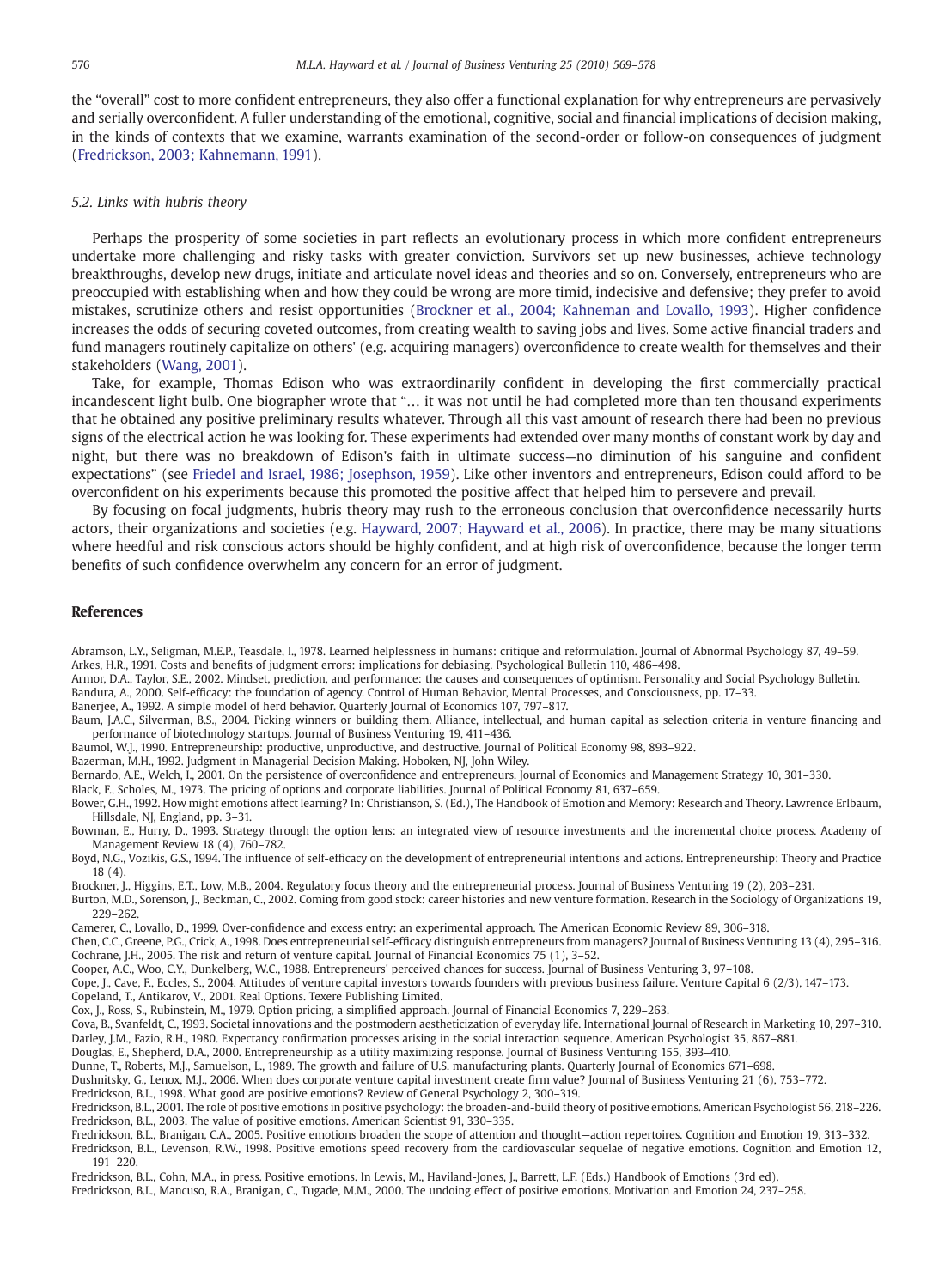<span id="page-8-0"></span>Fredrickson, B.L., Tugade, M.M., Waugh, C.E., Larkin, G., 2003. What good are positive emotions in crises?: a prospective study of resilience and emotions following the terrorist attacks on the United States on September 11th, 2001. Journal of Personality and Social Psychology 84, 365–376.

Friedel, B., Israel, P., 1986. Edison's Electric Light: Biography of an Invention. Rutgers University Press, New Brunswick, NJ.

Frijda, N.H., 1986. The Emotions. Cambridgue University Press, Cambridge, England.

Gervais, S., Odean, T., 2001. Learning to be overconfident. Review of Financial Studies 14 (1), 1–27.

Gervais, S., Goldstein, I., 2005. Overconfidence and team coordination. Working paper. Duke University.

Gervais, S., Heaton, J.B., Odean, T., 2004. Overconfidence, investment policy, and executive stock options. Working Paper. Duke University.

Gompers, P.A., 1995. Optimal investment, monitoring, and the staging of venture capital. Journal of Finance 50 (5), 1461–1489.

Gompers, P.A., Lerner, J., 1997. Risk and rewards in private equity investments: the challenge of performance assessment. Journal of Private Equity (Winter 1997).

Griffin, D.W., Varey, C.A., 1996. Towards a consensus on overconfidence. Organizational Behavior and Human Decision Processes 65, 227–231.

Gromb, D., Scharfstein, D., 2004. Entrepreneurship in equilibrium. Working Paper. London Business School.

Hayward, M.L.A., 2007. Ego Check. Chicago, Ill, Kaplan.

Hayward, M.L.A., Hambrick, D.C., 1997. Explaining the premiums paid in large acquisitions: evidence of CEO hubris. Administrative Science Quarterly 42, 103–127. Hayward, M.L.A., Shepherd, D.A., Griffin, D.W., 2006. A hubris theory of entrepreneurship. Management Science 52, 160–172.

Headd, B., 2003. Redefining business success: distinguishing between closure and failure. Small Business Economics 21, 51–62.

Heath, C., Larrick, R.P., Klayman, J., 1998. Cognitive repairs: how organizational practices can compensate for individual shortcomings. Research in Organizational Behavior 20, 1–37.

Hsu, D., 2003. What do founders pay for venture capital affiliation? Journal of Finance 59 August 2004.

Hsu, D., 2004. Experienced entrepreneurial founders and venture capital funding. Working Paper. Wharton School, University of Pennsylvania.

Hurry, D., Miller, A., Bowman, E., 1992. Calls on high technology; Japanese exploration of venture capital investments in the United States. Strategic management Journal 13, 85–101.

Isen, A.M., Daubman, K.A., Nowicki, G.P., 1987. Positive affect facilitates creative problem solving. Journal of Personality and Social Psychology 52, 1122–1131. Josephson, M., 1959. Edison: A Biography. McGraw Hill, New York.

Jovanovic, Boyan, Szèntes, Bálazs, 2008. On the return to venture capital. Working Paper. University of Chicago.

Kahnemann, D., 1991. Judgment and decision making: a personal view. Psychological Science 2, 142–145.

Kahneman, D., Lovallo, D., 1993. Timid choices and bold forecasts: a cognitive perspective on risk taking. Management Science 39, 17–31.

Kahneman, D., Tversky, A., 1979. Prospect theory: an analysis of decision under risk. Econometrica 47, 263–291.

Kaplan, S.N., Stromberg, P., 2003. Financial contracting theory meets the real world: an empirical analysis of venture capital contracts. Review of Economic Studies 70 (2), 281–315.

Kaplan, S.N., Stromberg, P., 2004. Characteristics, contracts, and actions: evidence from venture capitalist analyses. Journal of Finance 59 (5), 2177–2210.

Katz, J.A., 1994. Modelling entrepreneurial career progressions: concepts and considerations. Entrepreneurship: Theory & Practice 19 (2), 23–40.

Kemper, S., 2003. Code Name Ginger. Harvard Business School Press.

Koellinger, P., 2008. The relationship between technology, innovation, and firm performance—empirical evidence from e-business in Europe. Research Policy 37 (8), 1317–1328.

Kogut, B., Kulatilaka, N., 2001. Capabilities are real options. Organizational Science 12 (6), 744–758.

Krahmer, D., 2003. Learning and self confidence in contests. Discussion Paper, Wisschenchafftszentrum, Berlin.

Kyle, A.S., Wang, F.A., 1997. Speculation duopoly with agreement to disagree: can overconfidence survive the market test? Journal of Finance 52, 2073.

Lancaster, H., 2005. Learning from failure? Losing really stinks. The Wall Street Journal ([www.startujournal.com/runbusiness/failure/20010628-lancaster.html\)](http://www.startujournal.com/runbusiness/failure/20010628-lancaster.html). Lichtenstein, S., Fischhoff, B., 1977. Do those who know more also know more about how much they know? The calibration of probability judgments. Organizational Behavior and Human Performance 3, 552–564.

Lichtenstein, S., Fischoff, B., Phillips, L., 1982. Calibration and probability: the state of the art to 1980. In: Kahnmenan, D., Slovic, P., Tversky, A. (Eds.), Judgment Under Uncertainty: Heuristics and Biases. Cambridge University Press, Cambridge, U.K., pp. 306–334.

Loewenstein, G.F., Weber, E.U., Hsee, C.K., Welch, N., 2001. Risk as feelings. Psychological Bulletin 127, 267.

Lyubomirsky, S., King, L.A., Diener, E., 2005. The benefits of frequent positive affect: does happiness lead to success? Psychological Bulletin 131, 803–855.

Lyubomirsky, S., Nolen-Hoeksema, S., 1995. Effects of self-focused rumination on negative thinking and interpersonal problem solving. Journal of Personality and Social Psychology 69, 176–190.

Malmendier, U., Tate, G., 2005. Does overconfidence affect corporate investment? CEO Overconfidence Measures Revisited. European Financial Management, November 2005, vol. 11, pp. 649–659 (5).

March, J.G., Shapira, Z., 1987. Managerial perspectives on risk and risk taking. Management Science 33, 1404.

McGrath, R., 1999. Falling forward: real options reasoning and entrepreneurial failure. Academy of Management Review 24, 13–30.

Merton, R.K., 1957. The self fulfilling prophecy. Antioch Review 8, 193–210.

Miller, D.T., Turnbull, W., 1986. Expectancies and interpersonal processes. Annual Review of Psychology 37, 233–256.

Mogg, K., Mathews, A., Bird, C., MacGregor-Morris, R., 1990. Effects of stress and anxiety on the processing of threat stimuli. Journal of Personality and Social Psychology 59, 1230–1237.

Nolen-Hoeksema, S., McBride, A., Larson, J., 1997. Rumination and psychological distress among bereaved partners. Journal of Personality and Social Psychology 72, 855–862.

Parkes, C.M., 1988. Bereavement as a psychological transition: processes of adaptation to change. Journal of Social Issues 44, 53–65.

Peng, M.W., 2001. The resource-based view and international business. Journal of Management 27 (6), 803.

Phillips, B., Kirschhoff, B.A., 1989. Formation, growth, and survival: small firm dynamics in the US economy. Small Business Economics 1, 65–74.

Seligman, M.E.P., 1998. Learned Optimism, Second edition. Pocket Books (Simon and Schuster), New York.

Seligman, M.E.P., Csikszentmihalyi, M., 2000. Positive psychology: an introduction. American Psychologist 55, 5–14.

Shane, S., Cable, D., 2002. Network ties, reputation, and the financing of new ventures. Management Science 48 (3), 364–381.

Shane, S., Stuart, T., 2002. Organizational endowments and the performance of university start-ups. Management Science 48, 154–171.

Shapira, Z., 1986. The implications of behavioral decision theory to economics. In: MacFadyen, A.J., MacFadyen, H. (Eds.), Handbook of Economic Psychology. North-Holland, New York.

Shepherd, D.A., 2003. Learning from business failure: propositions about the grief resilience process for the self-employed. Academy of Management Review 282, 318–329.

Simon, M., Houghton, S.M., 2003. The relationship between overconfidence and the introduction of risky products: evidence from a field study. Academy of Management Journal 46, 139.

Staw, B.M., Ross, J., 1989. Understanding behavior in escalation situations. Science 246, 216–220.

Stuart, T.E., Hoang, H., Hybels, R.C., 1999. Interorganizational endorsements and the performance of entrepreneurial ventures. Administrative Science Quarterly 44, 315–349.

Sushil, B., Hirshleifer, D., Welch, I., 1998. Learning from the behavior of others: conformity, fads, and informational cascades. Journal of Economic Perspectives 151–170.

Sutcliffe, K.M., Vogus, T.J., 2003. Organizing for resilience. In: Cameron, K.S., Dutton, D.E., Quinn, R.E. (Eds.), Positive Organizational Scholarship: Foundations of a New Discipline, pp. 94–110.

Tooby, J., Cosmides, L., 1990a. The past explains the present: emotional adaptations and the structure of ancestral environments. Ethnology and Sociobiology 11 (375), 424.

Tooby, J., Cosmides, L., 1990b. On the universality of human nature and the uniqueness of the individual: the role of genetics and adaptation. Journal of Personality 58 (1), 17–67.